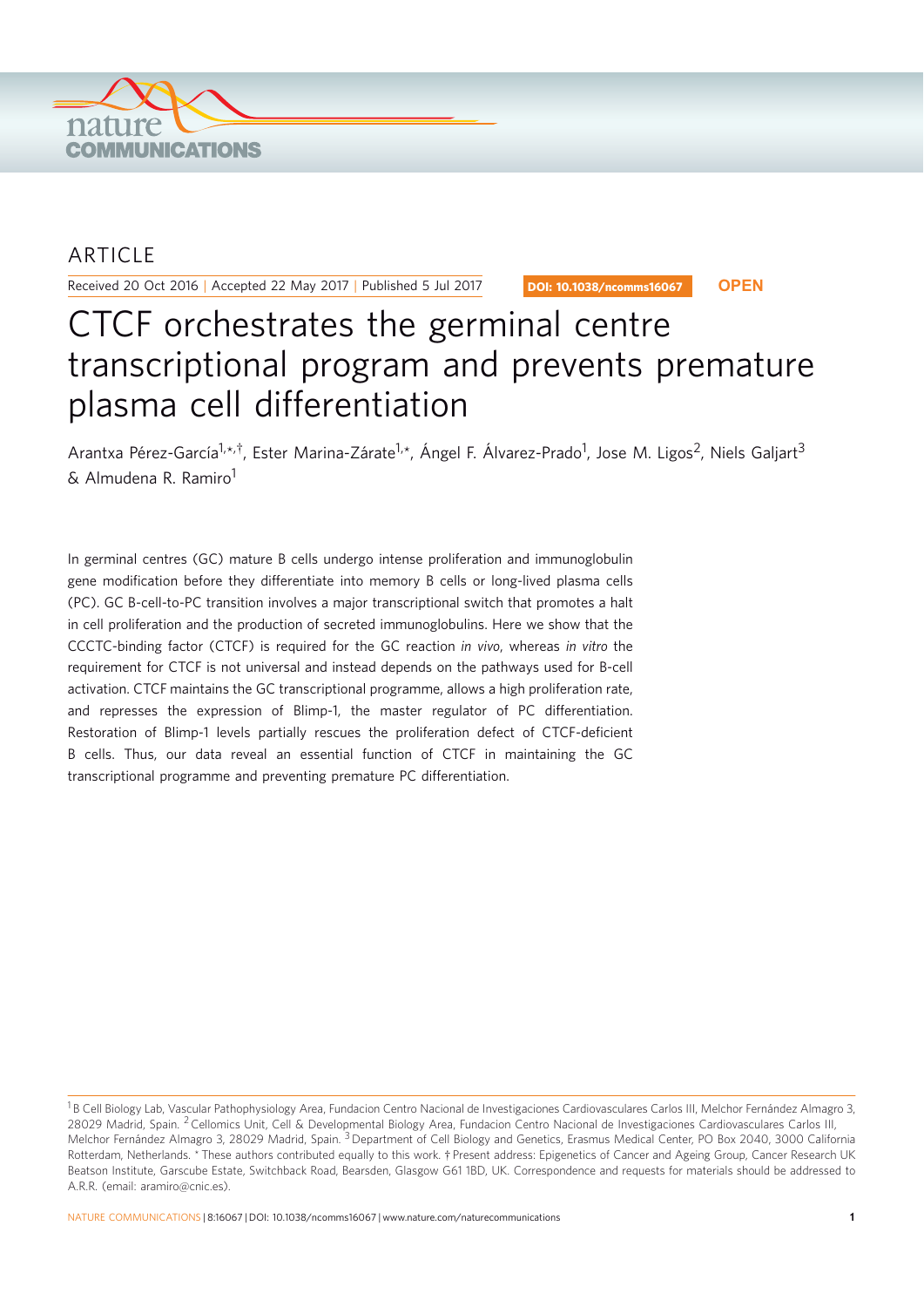Ferminal centres (GC) are microstructures that develop in<br>
by antigen and that allow the generation of high-affinity<br>
memory B cells or long lived antibody secretian plasma secondary lymphoid organs as a result of B-cell activation memory B cells or long-lived antibody secreting plasma cells (PC), the effector cells of the humoral immune  $respose<sup>1,2</sup>$ . After antigen engagement, naive B cells are activated by interaction with  $CD4^+$  T cells and initiate a vigorous proliferative response that promotes the clonal expansion of the cells that recognized the antigen. Proliferating GC B cells engage in the somatic remodelling of immunoglobulin (Ig) genes by somatic hypermutation, which introduces mutations in the variable region of the immunoglobulin genes and generates clonally related B cells expressing immunoglobulins with slightly altered binding specificities<sup>1,3</sup>. Within these closely related clones, only those B cells with a higher affinity for the initiating antigen are selected for survival and further proliferation in the process known as affinity maturation<sup>2</sup>. Thus, the biology of  $GCs$  is extremely complex and entails proliferation, B-cell receptor signalling for survival, cell death and cell fate decisions along with a significant reorganization of the genomic architecture that encodes the GC B-cell transcriptome<sup>4</sup>.

The exit of B cells from the GC and their differentiation into PCs involves a major transcriptional switch that promotes on one hand, a halt in cell-cycle progression and immunoglobulin diversification, and on the other, a boost in the transcription of immunoglobulin genes together with a massive production of secreted immunoglobulin<sup>5</sup>. Two important transcriptional regulators orchestrate the transition from naive to GC B cell and from GC B cell to PC: Bcl-6 and Blimp-1. The transcriptional repressor Bcl-6 is considered the master regulator of the GC reaction. Bcl-6 is upregulated at the GC stage and regulates the expression of genes involved in B-cell activation, survival, DNA-damage response and cell-cycle arrest, among other pathways. Mice lacking Bcl-6 cannot form GCs or produce high-affinity antibodies (reviewed in ref. 6). Blimp-1 is a transcriptional regulator expressed at the transition from GC to PC differentiation. B cells that lack Blimp-1 are unable to proceed to the PC fate and cannot secrete immunoglobulins<sup>7</sup>. Blimp-1 acts as a transcriptional repressor that promotes B-cell proliferation arrest, establishes the PC transcriptional programme and triggers immunoglobulin secretion<sup>7–10</sup>. Importantly, Bcl-6 and Blimp-1 establish mutual negative regulatory loops, such that Bcl-6 prevents Blimp-1 expression and Blimp-1 is considered key to extinguish the GC reaction  $8,11,12$ . In this regard, the GC and PC differentiation stages can be considered as antagonistic transcriptional programs orchestrated by Bcl-6 and Blimp-1.

The CCCTC-binding factor (CTCF) is a ubiquitous architectural protein with eleven zinc-finger domains. Although initially described as a transcriptional regulator of the c-myc protooncogene<sup>13-15</sup> that establishes physical barriers on the DNA acting as a transcriptional insulator<sup>14</sup>, studies have shown that CTCF is also associated with regions of active transcription<sup>16</sup>. CTCF mediates long-range chromatin loops to facilitate or prevent promoter-enhancer interactions<sup>17-19</sup>, suggesting that CTCF may have a general function in the control of gene transcription (reviewed in ref. 20). A number of studies have addressed the function of CTCF during B-cell development. Removal of CTCF-binding sites at the immunoglobulin heavy chain locus has revealed an important function of CTCF in the regulation of V(D)J recombination during bone marrow differentiation. In addition, elimination of CTCF in early B-cell precursors, although compatible with immunoglobulin heavy chain recombination, resulted in a block in B-cell differentiation in the bone marrow<sup>21-29</sup>. However, the function of CTCF in mature B cells, and particularly during the GC reaction, is unclear.

Here we use a conditional mouse model to deplete CTCF specifically in GC B cells. We find that CTCF is required for the GC reaction in vivo. By contrast, the sensitivity to CTCF deficiency in vitro is selectively dependent on the pathways mediating B-cell activation. Extensive transcriptome and functional analyses reveal that CTCF is required to maintain the GC transcriptional programme and to prevent premature PC differentiation by facilitating cell proliferation and by blocking Blimp-1 expression. Thus our data unveil CTCF as an important regulatory factor for late B-cell differentiation.

## Results

CTCF is required for the germinal centre reaction in vivo. To address the role of CTCF during the GC reaction we specifically depleted CTCF in GC B cells by breeding mice carrying a floxed CTCF allele with transgenic AID-CRE mice  $(AID-CRE^{TG/+})$ , where the Cre recombinase is inserted together with a cDNA encoding the human CD2 molecule (hCD2) in a BAC construct that contains the complete activation-induced deaminase (AID) locus (Supplementary Fig. 1a). AID is a deaminase expressed in GC B cells that initiates antibody diversification by somatic hypermutation and class switch recombination. Thus, in  $CTCF<sup>f1/f</sup>$ ; AID-CRE<sup>TG/+</sup> mice the expression of CRE and the deletion of CTCF is triggered by the expression of AID—therefore specifically expressed in GC B cells—and surface expression of hCD2 can be used to track GC B cells and CTCF depletion (Supplementary Fig. 1b). As expected, analysis of B-cell differentiation in bone marrow and spleen did not show any difference between  $CTCF^{f l/f}$ ; AID-CRE<sup>TG/+</sup> and  $CTCF^{f l'+}$ ;  $A\dot{D}$ -CRE<sup>TG/+</sup> mice (Supplementary Fig. 1c–e and Supplementary Table 1), indicating that B-cell differentiation is not affected before GC formation in  $CTCF^{f l/f}$ ; AID-CRE<sup>TG/-</sup> mice.

To determine the role of CTCF in GCs, we immunized  $CTCF^{f l/f}$ ; AID-CRE<sup>TG/+</sup> (CTCF deficient), and CTCF<sup>fl/+</sup>; AID-CRE<sup>TG/+</sup>,  $CTCF^{+/+}$ ; AID-CRE<sup>TG/+</sup> CTCF<sup>+/+</sup>; AID-CRE<sup>+/+</sup> (control) mice with sheep red blood cells (SRBC) and analysed the GC response in spleen 7 days later (Fig. 1a–c). We found that the proportions of GC B cells (Fas  $^+$  GL7 $^+$  ) and IgG1  $^+$  -switched cells were markedly reduced in  $CTCF^{fl/f}$ ; AID-CRE<sup>TG/+</sup> mice when compared to all groups of control mice (Fig. 1a,b). Accordingly, the expression of hCD2 is almost undetectable in CTCFfl/fl;AID- $CRE<sup>TG/+</sup> mice (Fig. 1a,b). The absence of GC B cells upon CTCF$ depletion was also evident by immunofluorescence staining, which showed that immunized  $\widehat{CTCF}^{fl/fl}$  mice have normal splenic and follicular architecture but completely lack  $PNA +$ , GC B cells (Fig. 1c). Given that we did not detect any significant difference among the three control groups of mice, hereafter all experiments will be performed using  $CTCF^{fl/+}$ ; AID-CRE<sup>TG/+</sup> (CTCF<sup>fl/+</sup> for brevity) and  $CTCF^{f l/f}$ ; AID-CRE<sup>TG/+</sup> (CTCF<sup>fl/fl</sup>) littermates as control and CTCF-deficient groups, respectively. Consistently with the novo GC formation, we found a profound GC block in Peyer's patches (Supplementary Fig. 1f). Together, these results show that CTCF is absolutely required for the GC reaction in vivo.

B-cell activation pathway determines CTCF loss sensitivity. To address the molecular mechanisms of GC impairment in CTCF-deficient mice we made use of a standard in vitro system in which LPS/IL4 stimulation of naive B cells recapitulates many features of the GC reaction such as induction of B-cell proliferation, AID expression and class switch recombination. Splenic B cells from  $\dot{CTCF}^{\text{fl/fl}}$  or  $CTCF^{\text{fl/}+}$  mice were stimulated with LPS/IL4 and we used the expression of the hCD2 reporter as a surrogate to track the extent of B-cell activation. Surprisingly, we did not find any difference in the proportion of hCD2 positive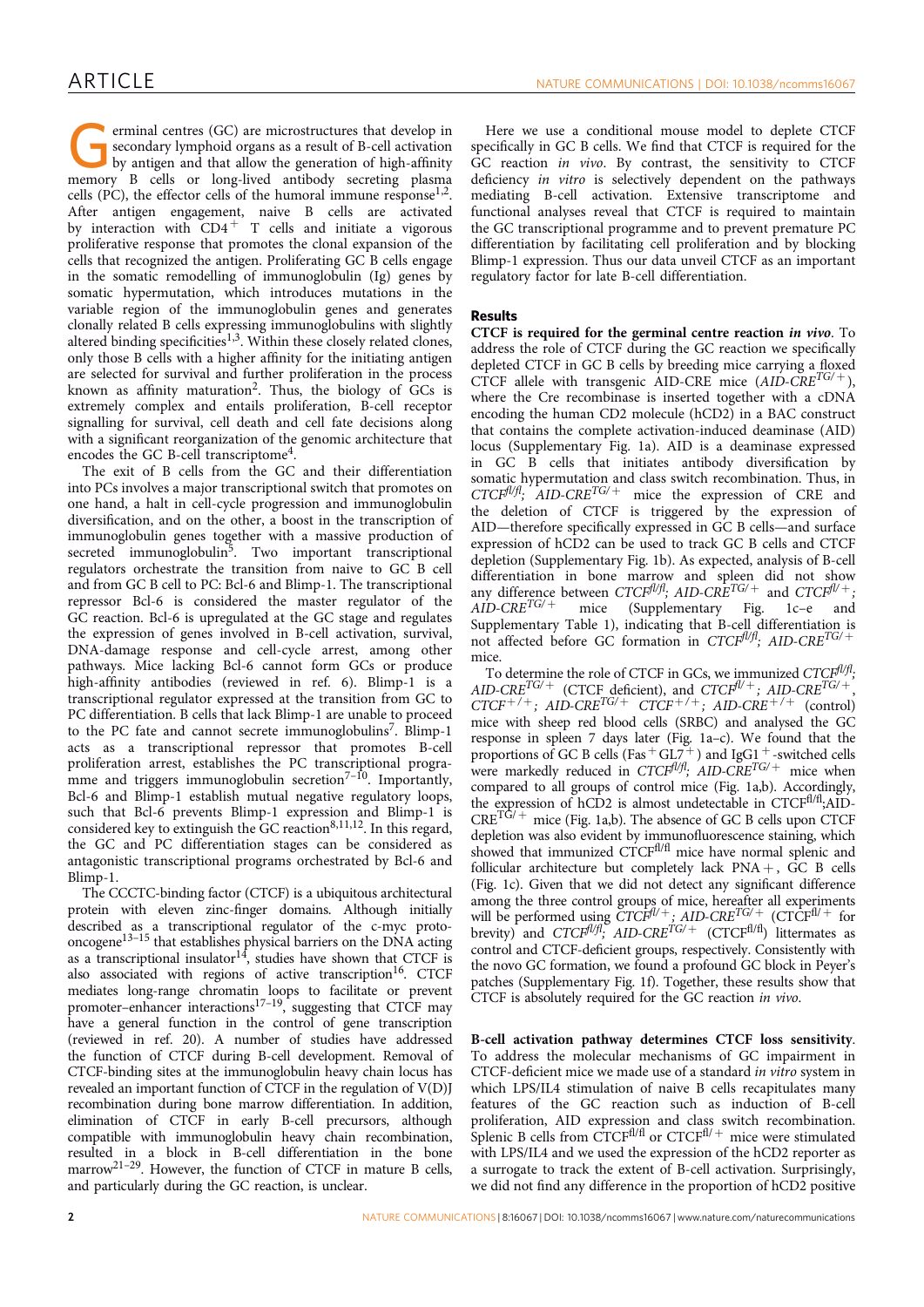

Figure 1 | CTCF is required for the germinal centre reaction. (a) FACS analysis of GL7, Fas, IgG1 and hCD2 expression in spleen B cells from CTCF<sup>+/+</sup>; AID-CRE<sup>+/+</sup> (n = 5), CTCF<sup>+/+</sup>;AID-CRE<sup>TG/+</sup> (n = 6), CTCF<sup>fl/+</sup>;AID-CRE<sup>TG/+</sup> (n = 5) and CTCF<sup>fl/fl</sup>; AID-CRE<sup>TG/+</sup> (n = 5) mice 7 days after SRBC immunization. Plots are gated on B220<sup>+</sup> cells (top) or on total live lymphocytes (middle and bottom). (b) Quantifications of GL7, Fas, IgG1 and hCD2 cells as percentages within B220<sup>+</sup> cells. \*\*\*P<0.001; \*\*\*\*P<0.0001. (c) Confocal immunofluorescence microscopy of immunized spleen cryosections from  $CTCF^{+/+}$ ;AID-CRE<sup>+/+</sup>, CTCF<sup>+/+</sup>;AID-CRE<sup>TG/+</sup>, CTCF<sup>fl/+</sup>;AID-CRE<sup>TG/+</sup> and CTCF<sup>fl/fl</sup>; AID-CRE<sup>TG/+</sup> mice. The sections were stained with anti-B220 (green), PNA (red) and DAPI. Scale bar, 200 µm. Mean values (b)  $\pm$  s.d. are shown. Statistical analysis was done with two-tailed unpaired Student's t-test.

cells between CTCF deficient and control mice (82.84%±7.3% in CTCF<sup>fl/+</sup> cells and 84.31%  $\pm$  10.7% in CTCF<sup>fl/fl</sup> cells) (Fig. 2a,b). To rule out that the absence of phenotype could be due to a defective deletion of the CTCF-floxed allele, we measured the levels of CTCF in sorted  $hCD2$ <sup>+</sup> B cells from LPS/IL4 cultures (Fig. 2c). We observed a strong reduction of CTCF protein and mRNA levels in CTCF<sup>fl/fl</sup> compared with CTCF<sup>fl/ $+$ </sup> mice (Fig. 2d), suggesting that the disparity between the results obtained in vivo and in vitro is likely due to the failure of LPS/IL4 stimulation to faithfully recapitulate the need for CTCF in vivo.

To address this issue, we sought for in vitro stimulation conditions that could better mimic in vivo B-cell activation and decided to use a strategy where B cells can be stimulated in vitro by T cells in the presence of immobilized anti-CD3 together with soluble anti-CD28, as previously described $30-32$ . Under these conditions, we observed that the population of hCD2 positive cells, used to track B-cell activation, was significantly reduced in the CTCF-deficient samples compared with control mice (72h: 17.34% $\pm$  7.2% in CTCF<sup>fl/+</sup> cells versus 10.71% $\pm$  2.9% in CTCF<sup>fl/fl</sup> cells; 96 h: 23.67%  $\pm$  7.2% in CTCF<sup>fl/+</sup> cells versus 15.33%  $\pm$  3.8% in CTCF<sup>fl/fl</sup> cells; percentages of hCD2<sup>+</sup> gated in  $B220$   $^+$  cells) (Fig. 2e,f). Quantification of CTCF protein in hCD2  $^+$  cells revealed a similar degree of depletion to LPS/IL4  $\,$ cultures (Fig. 2g), along with a significant reduction of CTCF mRNA levels (Fig. 2h). Therefore, the distinct impact of CTCF deletion in LPS/IL4 versus CD3/CD28 T-stimulated B cells was not due to differential degree of CTCF depletion as measured by protein levels (Fig. 2c,g and Supplementary Fig. 2) by RNA levels

(Fig. 2d,h) or allele excision (Supplementary Fig. 3a,b). Likewise, the increased sensitivity to CTCF loss of CD3/CD28-stimulated B cells could not be accounted for by an increased proliferation rate under these conditions (Supplementary Fig. 3c). Thus, our data suggest that similarly to GC B cells in vivo, B cells activated in vitro in the presence of T cells are sensitive to CTCF loss. In contrast, B cells stimulated by LPS and IL4 seem refractory to the absence of CTCF.

T–B-cell co-cultures recapitulate the GC reaction. To understand the differential requirement for CTCF of B cells under different activation cues, we first performed RNA-seq of hCD2<sup>+</sup> CTCF proficient B cells stimulated with LPS/IL4,  $hCD2$ <sup>+</sup> B cells stimulated with CD3/CD28 T cells and in vivo activated Fas<sup>+</sup>  $GL7^+$  GC B cells (Supplementary Fig. 4a). Each of these samples was compared with RNA-seq data from resting splenic B cells and the three pairwise comparisons were first analysed with Venn diagrams (Fig. 3a,b). We observed that all three stimulation conditions shared a high proportion of both downregulated and upregulated genes. However, we found that CD3/CD28 T-stimulated B cells and GC B cells shared a specific set of 267 downregulated genes (shaded area 1), whereas LPS/IL4 stimulated B cells only shared 97 unique downregulated genes (shaded area 2) with GC B cells (Fig. 3a). Similar results were found for upregulated genes (Fig. 3b). Next, we selected the 10% most differentially expressed genes between GC and resting B cells, and compared their expression levels in all four conditions. Importantly,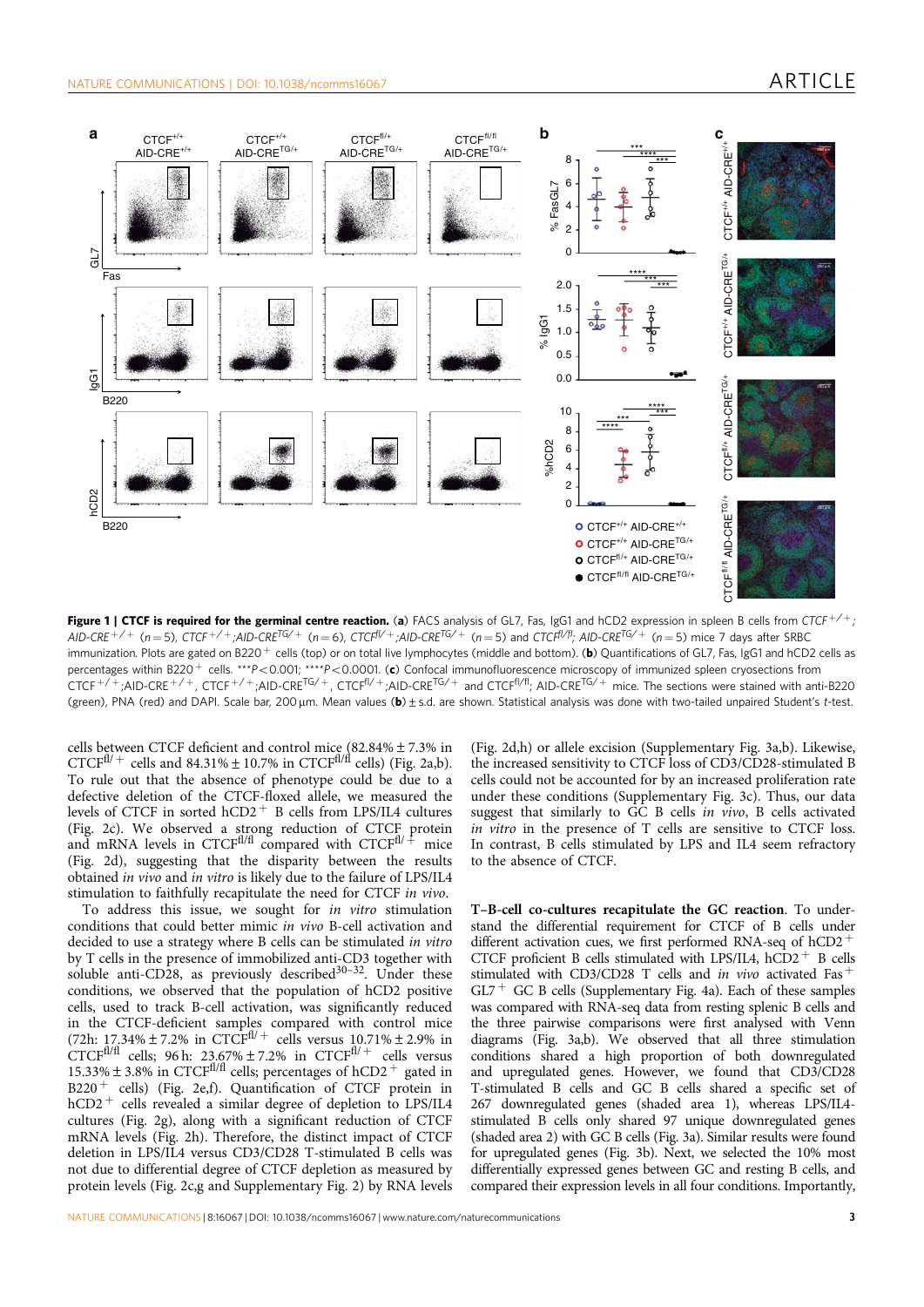

Figure 2 | Activation context determines the requirement of activated B cells for CTCF. (a) hCD2 expression in spleen B cells from CTCF $f^{f/\pm}$  and CTCF<sup>fl/fl</sup> mice after 48 and 72h of LPS/IL4 stimulation. (b) Quantification of hCD2<sup>+</sup> cells from CTCF<sup>fl/+</sup> and CTCF<sup>fl/fl</sup> mice after 48, 72 and 96 h of LPS/IL4 stimulation. n(CTCF<sup>fl/+</sup>)=11; n(CTCF<sup>fl/fl</sup>)=10. (c) Western blot analysis of CTCF in isolated hCD2<sup>+</sup> B cells from CTCF<sup>fl/+</sup> and CTCF<sup>fl/fl</sup> mice after 72 h of LPS/IL4 stimulation. CTCF amount normalized to GAPDH is shown underneath. (d) CTCF mRNA quantification by qRT-PCR ( $P = 0.0283$ ) and by RNA-seq (P = 0.0003). (e) hCD2 expression in spleen B cells from CTCF<sup>fl/+</sup> and CTCF<sup>fl/fl</sup> mice after 48 and 72 h of stimulation in CD3/CD28 T-B co-cultures. Histograms show hCD2 expression gated on B220 + B cells. (f) Quantification of hCD2<sup>+</sup> cells from CTCF<sup>fl/+</sup> and CTCF<sup>fl/fl</sup> mice after 48, 72 and 96 h of CD3/CD28 T-cell stimulation. Percentages of hCD2 + cells gated on B220 + B cells are shown. n(CTCFfl/+) = 7; n(CTCFfl/fl) = 7.  $P(72 h) = 0.0438$ ;  $P(96 h) = 0.0187$ . (g) Western blot analysis of CTCF in isolated hCD2<sup>+</sup> B cells from CTCF<sup>fl/+</sup> and CTCF<sup>fl/fl</sup> mice after 72 h of stimulation with CD3/CD28 and T cells. CTCF amount normalized to GAPDH is shown underneath. (h) mRNA CTCF quantification by qRT-PCR (P = 0.0059) and by RNA-seq (P = 0.0002). Mean values (a and e) ± s.d. are shown. CTCF<sup>fl/+</sup>, white dots; CTCF<sup>fl/fl</sup>; black dots. Statistical analysis was done with two-tailed unpaired Student's t-test.

we found a remarkable similarity between GC and CD3/CD28 T-stimulated B cells in the expression of genes related with cell cycle and other key features of the GC reaction (Fig. 3c,d for representative examples of some functionally relevant genes in GC B cells, and Supplementary Fig. 4b). Together, these data indicate that co-culturing B cells with CD3/CD28-activated T cells recapitulates the *in vivo* GC transcriptional programme better than LPS/IL4 stimulation does, which in turn could explain the differential requirement for CTCF of B cells stimulated under these conditions.

CTCF transcriptionally regulates key processes of GC biology. To further characterize the role of CTCF in the GC reaction, and given the unfeasibility to obtain CTCF-deficient GC cells in vivo, we performed RNA-seq analysis of  $hCD2$ <sup>+</sup> B cells after in vitro stimulation with CD3/CD28 T cells or with LPS/IL4. We found that 2,229 genes were differentially expressed when we compared  $CTCF<sup>f1/f1</sup>$  and  $CTCF<sup>f1/f</sup>$  cells from CD3/CD28 T cultures (adjusted  $P < 0.05$ ), approximately half of which were upregulated

(1,154) and half were downregulated (1,064) (Fig. 4a and Supplementary Data 1). In sharp contrast, only 50 genes were differentially expressed in CTCFfl/fl versus CTCFfl/ $+$  hCD2 + cells from LPS/IL4 cultures (Fig. 4a and Supplementary Data 2). This notion was reinforced after plotting the Z-scores of the 20% most differentially expressed genes between CTCF-deficient and control CD3/CD28 T-stimulated B cells, which showed identical profiles in CTCF $f^{f1/f}$  and CTCF $f^{f1/f}$  cells after LPS/IL4 stimulation (Fig. 4b). Together, these data agree with the finding that CTCF is dispensable for LPS/IL4-stimulated B cells but required for CD3/CD28 T-stimulated B cells and for GC B cells.

To gain mechanistic insights into the function of CTCF in GC B cells we first compared the transcriptional shifts induced in GC B cells (GC versus naive B cells) with those induced upon CTCF depletion (CTCF<sup>fl/fl</sup> versus CTCF<sup>fl/+</sup>, CD3/CD28 T-stimulated B cells), and found that most (75.7%, 1,668 genes) of all genes controlled by CTCF are part of the GC transcriptional programme in vivo (Fig. 4c). Importantly, we observed that almost 65%  $(30.7% + 34.1%)$  of these common genes  $(1,095)$  out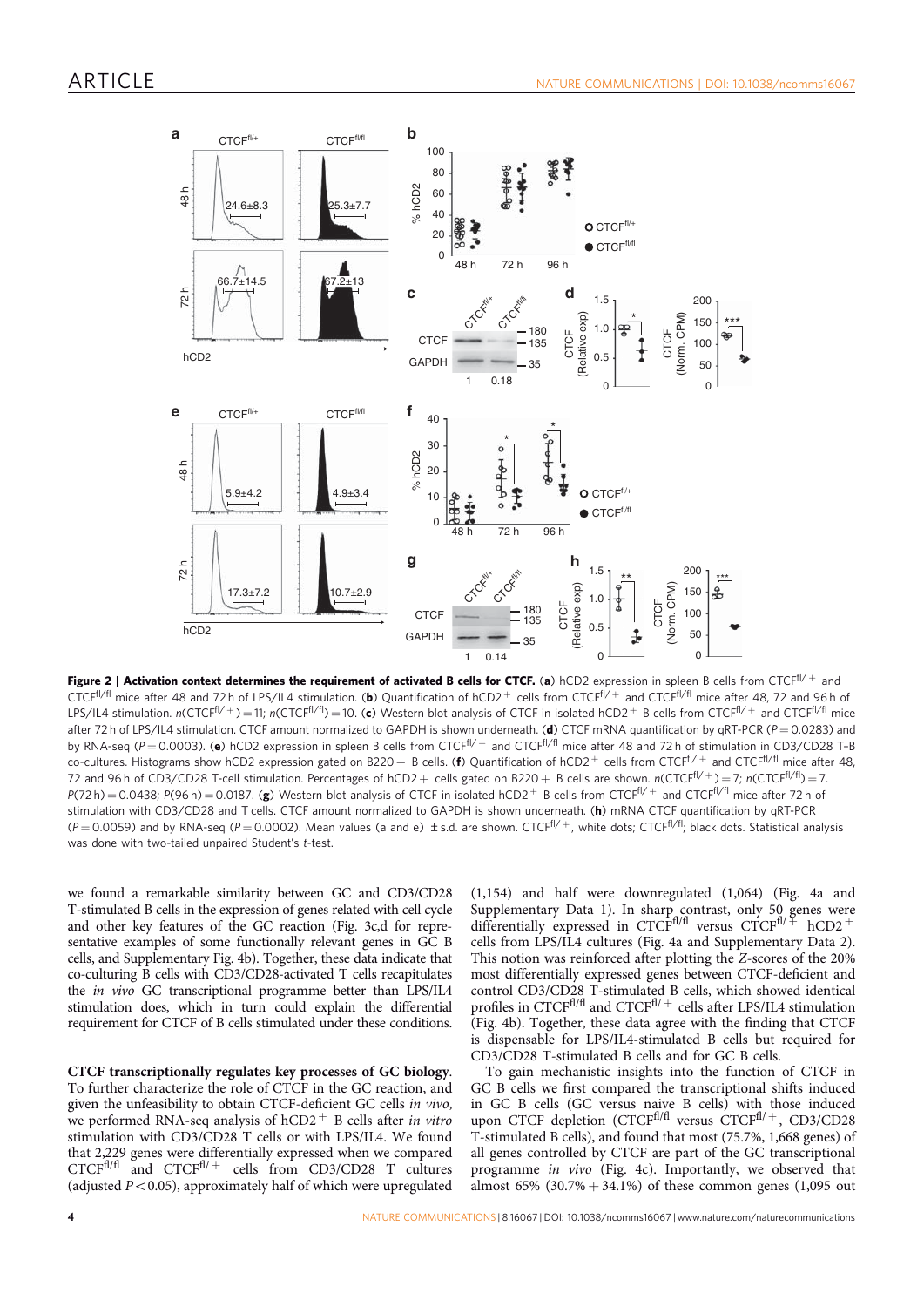

Figure 3 | In vitro B cell stimulation through T cells recapitulates the GC reaction. RNA-seq analysis was performed in triplicate samples from  $Fas + GL7 + GC$  B cells from Peyer's Patches, from sorted hCD2  $+$  B cells from control mice stimulated for 48 h in CD3/CD28 T-B co-cultures or from hCD2<sup>+</sup> B cells from wild-type mice stimulated for 48 h with LPS/IL4. Pairwise comparison of each data set with RNA-seq data from resting B cells is depicted as GC, CD3/CD28 and LPS/IL4, respectively. (a,b) Pairwise comparison of each data set with RNA-seq data from resting (R) B cells are depicted as GCvsR, CD3vsR and LPSvsR, respectively. Overlaps of downregulated (a) or upregulated (b) genes in all three conditions are depicted as Venn diagrams. Percentages of the common genes between GC and CD3/CD28 samples (blue dotted areas) or between GC and LPS/IL4 (white-dotted areas) are shown as bar graphs on the right. Statistical analyses were done with two-tailed  $\chi^2$  analysis. P<0.00001. (c) Heatmap analysis of the 10% most differentially expressed genes between resting and GC B cells. Z-scores for resting, GC, LPS/IL4 and CD3/D28-stimulated B cells are represented. Clustering was performed using the average linkage method based on Pearson correlation distance. Each column represents an independent replicate. Labels on the right indicate pathways found to be enriched by Gene Ontology Enrichment Analysis. (d) Expression profile of representative individual genes selected from c. For comparison, two genes with similar expression changes in GC, LPS/IL4 and CD3/CD28 sets are represented in the square below.

of 1,688) showed anti-correlative expression changes, that is, genes normally upregulated in GC cells are downregulated upon CTCF depletion, and vice versa (Fig. 4d). Pathway enrichment analysis of the genes differentially expressed upon CTCF depletion showed enrichment in terms included in the p53 pathway, B-cell receptor signalling, hematopoietic cell lineage and

cell cycle (Fig. 4e,f), among others. Analysis of individual genes revealed that CTCF depletion deregulates key players of cell-cycle progression and B-cell function (representative examples shown in Fig. 4f). The vast majority of these genes showed antagonistic shifts in expression levels when comparing GC and CTCF depletion programs (Fig. 4f). Together, our results indicate that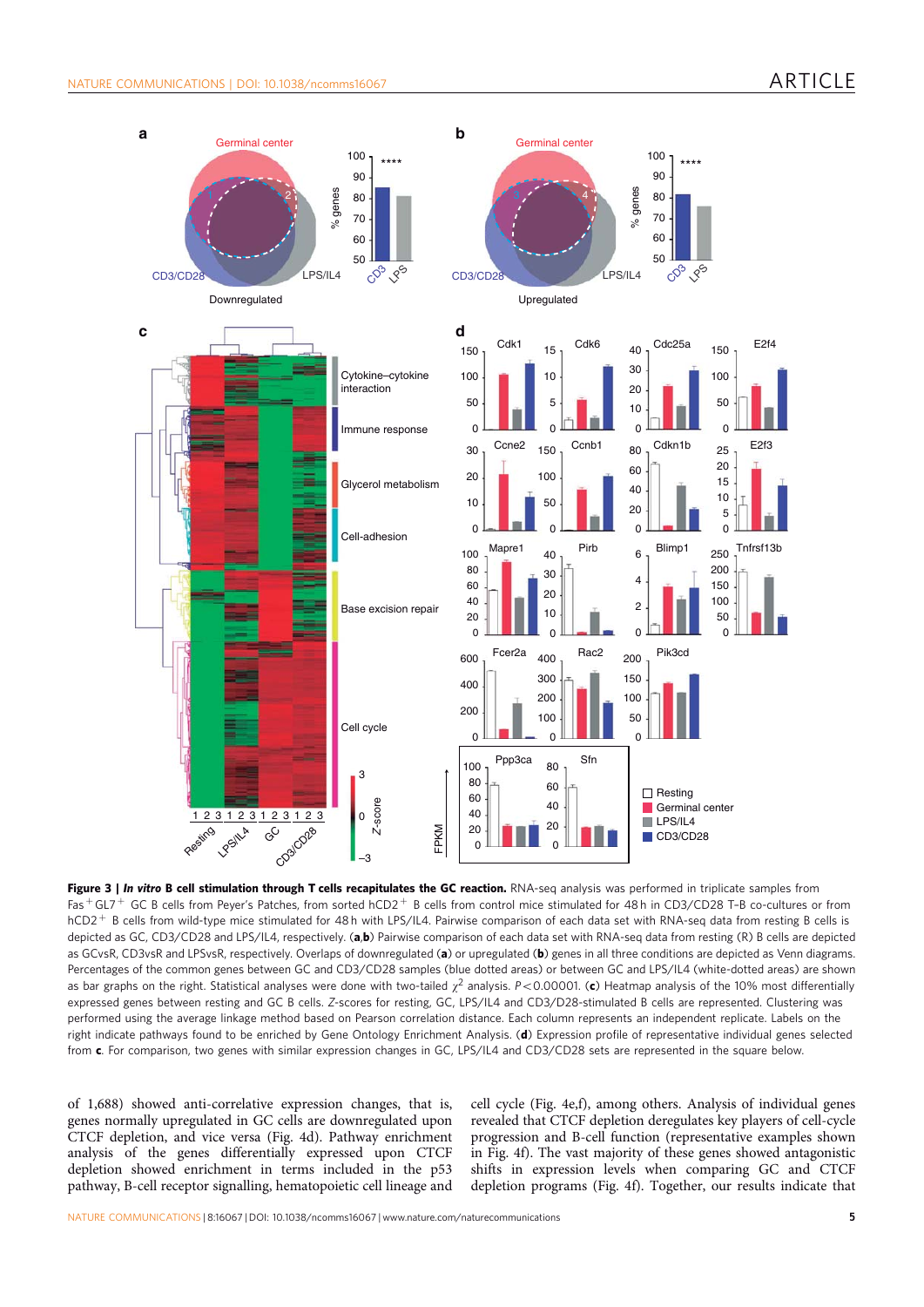CTCF is critical to regulate the expression of key components of the GC transcriptional programme.

cell-cycle progression fail to be upregulated in CTCF-deficient cells (Fig. 4f). To address whether cell-cycle progression was affected by the lack of CTCF we performed Hoechst staining of CD3/CD28 T-stimulated CTCFfl/fl and CTCFfl/+ B cells. We observed a reduced proportion of S/G2 phase CTCF<sup>fl/fl</sup> cells  $(42.8\% \pm 5.4\%)$  when compared with control cells  $(52.9\% \pm 4.8\%)$ ,

CTCF deficiency recapitulates key features of PCs. Our transcriptome results indicate that numerous genes involved in



6 NATURE COMMUNICATIONS | 8:16067 | DOI: 10.1038/ncomms16067 | www.nature.com/naturecommunications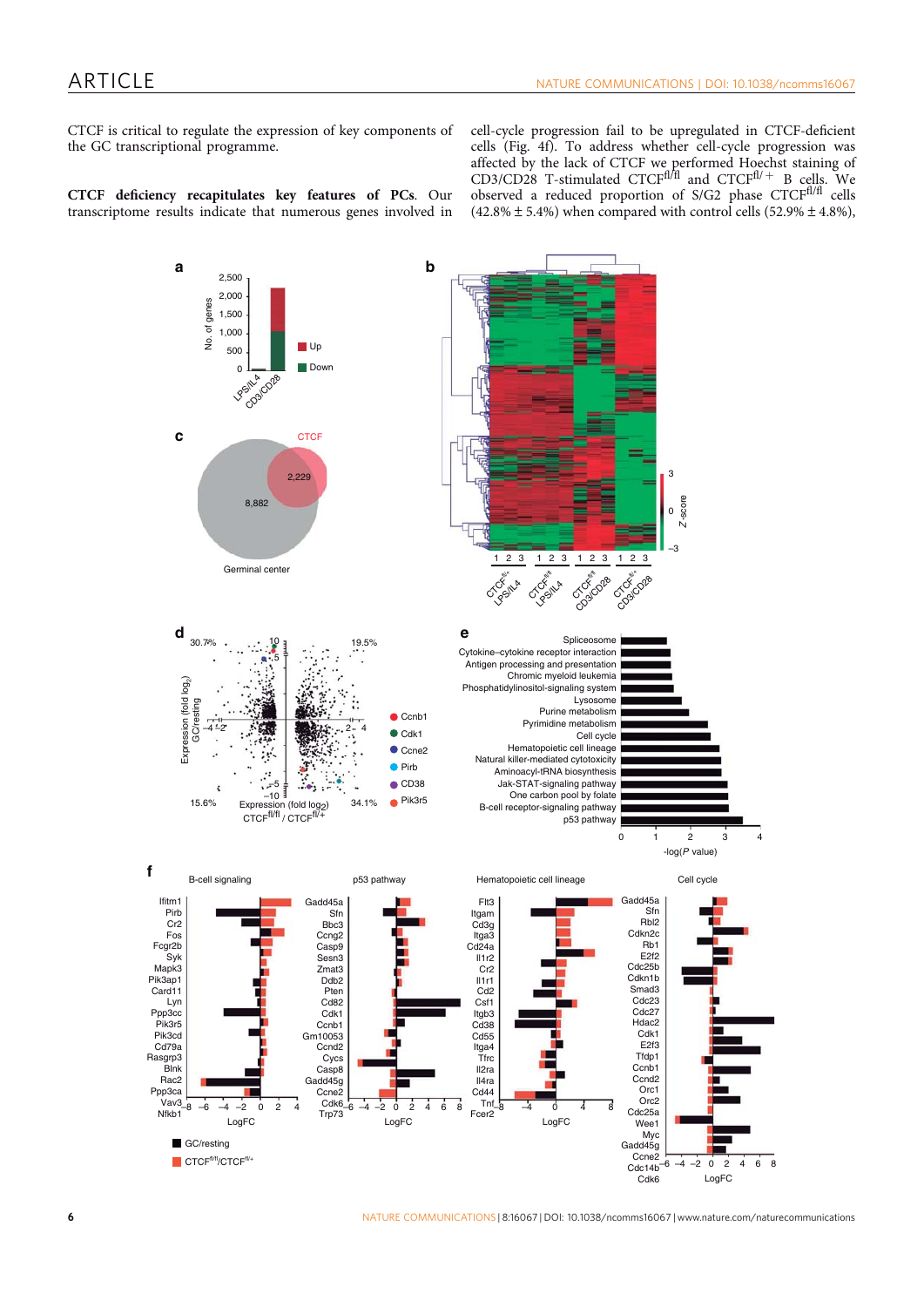as well as an increase in the proportion of G1 phase in CTCFdeficient cells  $(55.2\% \pm 5.6\%)$  in CTCF<sup>fl/fl</sup> cells versus  $44.7\% \pm 5.3\%$  in CTCF<sup>fl/f+</sup> cells) (Fig. 5a). Expectedly, no proliferation defect was detected in LPS/IL4-stimulated B cells (Supplementary Fig. 5). Thus, CTCF deficiency impairs the proliferation of CD3/CD28 T-stimulated B cells.

GC and PC transcriptional programs are generally considered antagonistic processes at least in part due to the counter-regulation of the Bcl-6 and Blimp-1 master regulators. One of the hallmarks of GC to PC differentiation is a halt in cell proliferation. To address whether the proliferation defect found in CTCF-deficient B cells could be associated with transcriptional features of PC differentiation we compared the shifts found in the PC transcriptional programme (PC versus GC transcriptomes,  $Y$  axis)<sup>33</sup> with the transcriptional shifts induced by CTCF deficiency (CTCF<sup>fl/fl</sup> versus  $CTCF<sup>f1/f</sup>$  CD3/CD28-activated B cells, X axis). In contrast to the anti-correlative shifts found when compared to the GC transition (Fig. 4d) we found a positive correlation between the transcriptional shifts at the transition from GC to PC and those promoted by CTCF depletion. Specifically, about 60% of the genes showed the same sign of change in both conditions, that is, were either upregulated both at the GC to PC transition and upon CTCF depletion (26.4%) or downregulated in both cases (34%) (Fig. 5b). A major category of genes showing parallel regulation in the PC transition and upon CTCF deletion was cell-cycle genes (Fig. 5c). These data agrees with the observation that CTCF expression decreases at the transition from GC to PC differentiation (Fig. 5d, data from GSE60927 (ref. 33)). Remarkably, one of the genes upregulated upon CTCF depletion was the master regulator of PC differentiation, Blimp-1 (refs 7,8) (Fig. 5e). Accordingly, we found reciprocal downregulation of Bcl-6 upon CTCF depletion (Fig. 5e). To address the mechanism by which CTCF controls Blimp-1, we first analysed published data<sup>34</sup> and found that CTCF binds to Blimp-1 (Prdm1 gene) in B cells (Fig. 5f). Further, we performed chromatin immunoprecipitation (ChIP)-quantitative PCR (qPCR) in CD3/CD28 T-cell-stimulated B cells, and confirmed that under these experimental conditions CTCF also binds to Blimp-1 (Fig. 5e), suggesting that direct binding of CTCF to Prdm1 gene could mediate a chromatin configuration that hinders Blimp-1 expression. In addition, numerous PC genes were upregulated, including immunoglobulin genes or the PC marker Syndecan-1 and genes considered direct targets of Blimp-1, such as Myc, CIITA, Bcl11a or Lta were downregulated (Fig. 5h,i). Finally, we detected an increase in the secretion of IgM in CD3/CD28 T-activated CTCF $f<sup>f1/f</sup>$  B cells when compared with  $CTCF^{fl/+}$  controls (Fig. 5j), suggesting that the generation of antibody secreting cells is more efficient in the absence of CTCF. Together these results support the notion that CTCF maintains the GC programme by preventing the premature activation of the PC programme.

CD40 signalling partially rescues CTCF deficiency. To address the contribution of Blimp-1 to the phenotype observed in CTCF-deficient B cells we cultured B cells in the presence of T cells and CD3/CD28 and then added anti-CD40 (Fig. 6a), since signalling through the CD40 receptor has been shown to downregulate Blimp-1 levels in B cells<sup>35-37</sup>. qRT-PCR analysis confirmed once again that CTCF-deficient B cells have higher Blimp-1 expression levels than their littermate controls (Fig. 6b, 0.92%  $\pm$  0.17% in CTCF<sup>fl/+</sup> versus 2.97%  $\pm$  0.7% in CTCF<sup>fl/fl</sup>). Importantly, this effect was dampened in cells treated with anti-CD40 (Fig. 6b)  $(2.97\% \pm 0.7\% \text{ in CTCF}^{fl/f} - \text{anti-CD40 cells})$ versus  $1.60\% \pm 0.6\%$  in CTCF<sup>fl/fl</sup> + anti-CD40 cells).

Next, we determined the proportion of B cells in the CD3/CD28 T-cell cultures after 48h of treatment with anti-CD40 (Fig. 6c). We observed that in the absence of anti-CD40, the proportion of B220<sup>+</sup> B cells in the CTCF<sup>fl/fl</sup> B cell co-cultures is reduced by 53% when compared with  $CTCF^{fl/+}$  B cell co-cultures, again reinforcing the idea that CTCF is important for B-cell proliferation (Fig. 6c, left)  $(42.2\% \pm 8.5\% \text{ in } CTCF^{fl/+} \text{ cells versus } 22.4\% \pm 6.9\%$ in CTCF<sup>fl/fl</sup> cells). However, in the presence of anti-CD40, this reduction is attenuated to 77% (37.7%  $\pm$  10% in CTCF<sup>fl/fl</sup> cells versus  $49\% \pm 14.1\%$  in CTCF<sup>fl/+</sup> control cells;  $P = 0.2$ ) (Fig. 6c, right). Cell-cycle analysis expectedly revealed that  $CTCF<sup>f1/f1</sup>$  cultures contained a lower proportion of cycling B cells than  $CTCF^{fl/+}$ B cells (35.7% $\pm$  7.3% versus 21% $\pm$ 4.8%) (Fig. 6d, left). In contrast, after treatment with anti-CD40, the proportion of S/G2 cells was reduced to a much milder extent (28.5 versus 37%,  $P > 0.05$ ) (Fig. 6d, right). These results indicate that signalling through the CD40 receptor and downregulation of Blimp-1 partially rescue the cell-cycle impairment associated with CTCF deficiency.

#### **Discussion**

The establishment of the GC reaction and the shift to PC differentiation involve complex transcriptional programs and the coordinated expression of gene networks. While the function of master transcriptional regulators in these events, such as Bcl-6 and Blimp-1 is firmly established, the impact of chromatin structure changes at the GC to PC transition is poorly understood. CTCF is believed to play general transcriptional regulatory functions by establishing long-range DNA interactions between distal enhancers and promoters (reviewed in ref. 20). We have shown here that CTCF is absolutely required for the GC reaction through the transcriptional regulation of genes required for B cell proliferation, and that this effect is at least partially due to the inhibition of Blimp-1, which programs GC B cells for their entry into PC differentiation.

We report here that the sensitivity of *in vitro* activated B cells to CTCF loss is highly dependent on the activation pathway. This is an unexpected finding, given that all three scenarios of

Figure 4 | CTCF transcriptionally regulates B cell signalling and cell cycle. RNA-seq analysis was performed in triplicates from  $hCD2^+$  sorted B cells from CTCF<sup>fl/fl</sup> and CTCF<sup>fl/+</sup> mice after 48 h stimulation in the presence of CD3/CD28 T or LPS/IL4. Differentially expressed genes (adjusted P<0.05) were subject to further analysis. (a) Number of differentially transcribed genes between CTCF<sup>fl/fl</sup> and CTCF<sup>fl/+</sup> B cells stimulated LPS/IL4 (50 differentially expressed genes) or CD3/CD28 stimulation (2,229 differentially expressed genes) conditions. Red: upregulated genes; green: downregulated genes. Adjusted  $P < 0.05$ . See Supplementary Data 1 and Supplementary Data 2 for complete list of genes. (b) Heatmap analysis of the 20% most differentially expressed genes between CTCF<sup>fl/fl</sup> and CTCF<sup>fl/+</sup> B cells after CD3/CD28 T stimulation. Z-scores values are represented. Clustering was performed using the average linkage method based on Pearson correlation distance. Each column represents an independent replicate. (c) Overlap between genes differentially expressed in GC reaction (wild-type GC B cells versus wild-type-resting B cells, grey circle) and genes differentially expressed upon CTCF depletion in CD3/CD28 T-stimulated B cells (CTCF<sup>fl/fl</sup> versus CTCF<sup>fl/+</sup> hCD2<sup>+</sup> sorted B cells, red circle). (d) Two-dimension expression plot. X axis, log2 fold values of significantly changed genes upon CTCF deficiency (CTCF<sup>fl/fl</sup> versus CTCF<sup>fl/f</sup>, CD3/CD28-stimulated B cells). Y axis, log2 fold values of significantly changed genes in GC versus resting B cells. Percentage of genes in each quadrant is shown. (e) KEGG pathway enrichment analysis of genes differentially expressed in CTCF<sup>fl/fl</sup> versus CTCF<sup>fl/+</sup> CD3/CD28-stimulated B cells. (f) Log fold change (LogFC) representation of the genes included in the KEGG pathways analysed in (e). Black, GC versus resting B cells fold change. Orange, CTCF<sup>fl/fl</sup> versus CTCF<sup>fl/+</sup> CD3/CD28 T-stimulated splenic B cells fold change.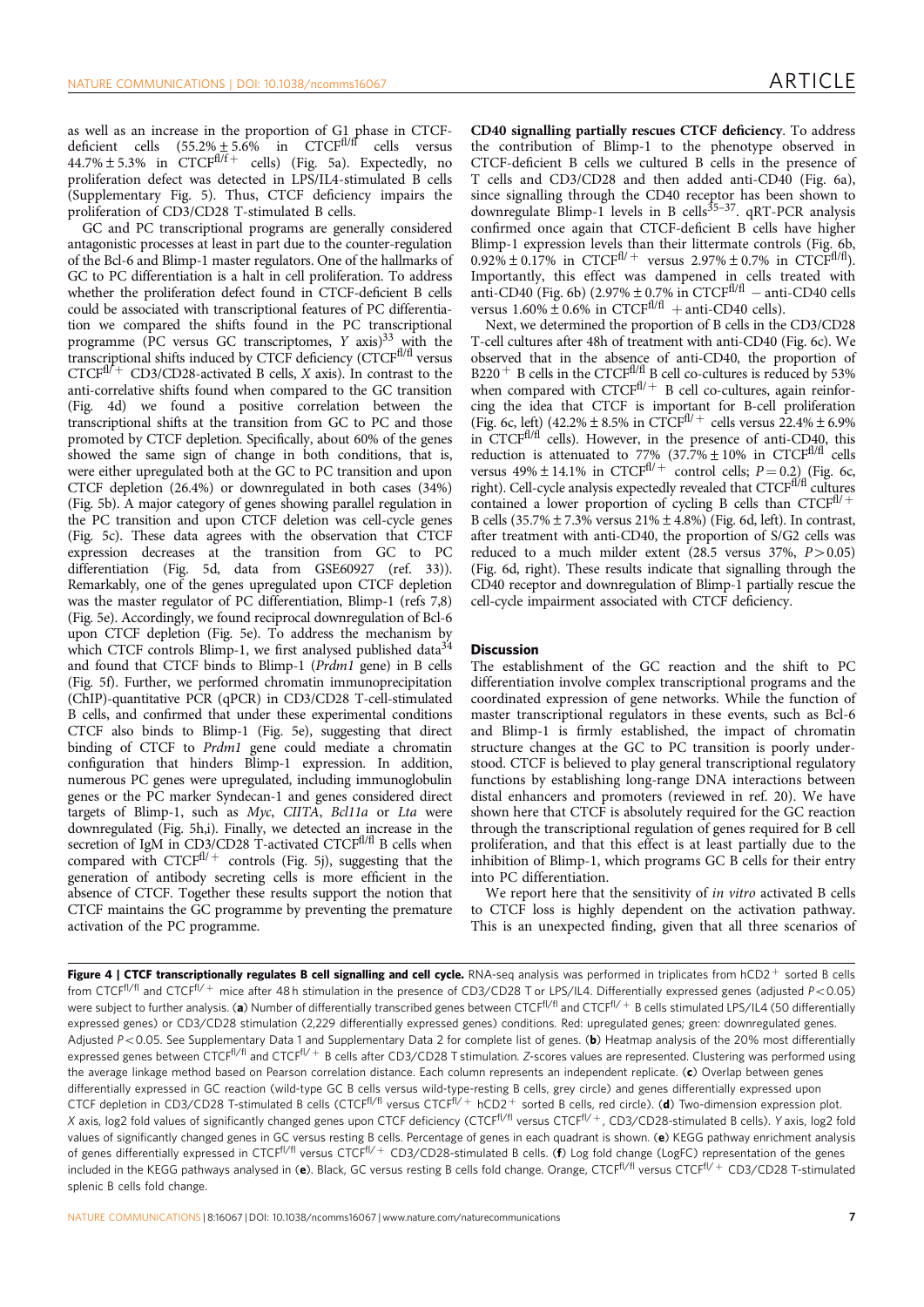B cell activation analysed here (that is, in vivo GC B cells, LPS/IL4 activation or CD3/CD28 T-dependent activation) share a big proportion of transcriptome changes, and that all three involve an intense proliferation rate. However, our data are reminiscent of the finding that a proliferation defect in CTCF-deficient T cells can be bypassed with phorbol ester and ionomycin stimulation,

which circumvents TCR signalling<sup>38</sup>. Here we show that LPS/IL4stimulated B cells seem refractory to the loss of CTCF whereas in vivo and in in vitro T co-cultures, the B-cell activation programme is clearly impaired. This finding is supported by the higher resemblance between GC and T-co-cultures transcriptomes. Therefore our data show that LPS/IL4 activation, one of

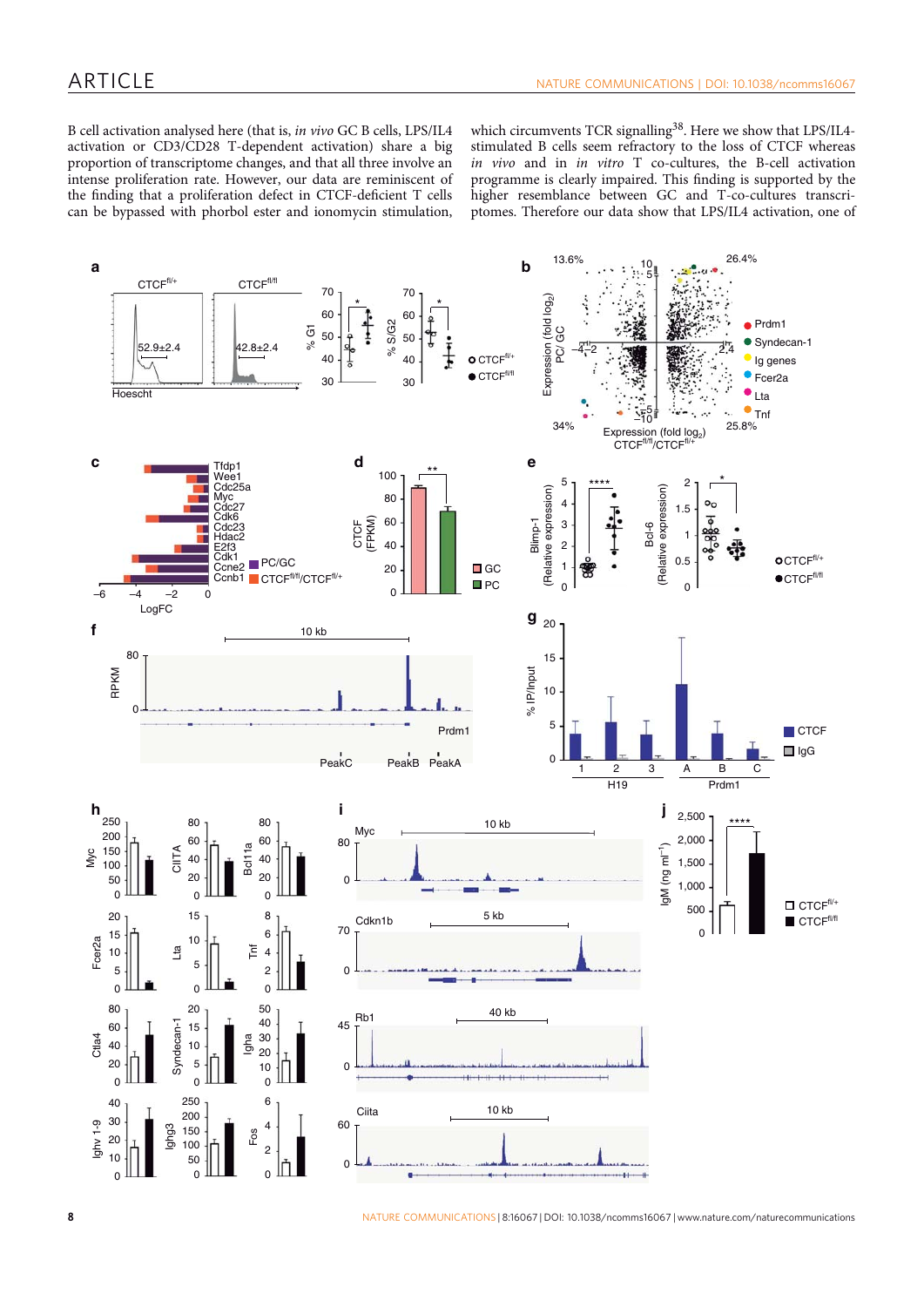the most frequently used protocols for B cell activation in vitro, falls short of recapitulating features of the in vivo GC reaction as compared to in vitro T-cell-mediated activation. Although beyond the scope of this work, further molecular characterization of these activation programs is a fascinating topic for further investigation.

The insensitivity of LPS/IL4-stimulated B cells to CTCF loss was molecularly supported by the finding that only 50 genes showed altered transcriptional levels in CTCF-deficient B cells, as opposed to  $>2,000$  genes significantly altered in B cells stimulated by T cells. Of note, the amount of remaining CTCF protein was comparable under both conditions and roughly 15% of normal levels (within  $CD2^+$  sorted cells). Although we cannot discriminate whether this reflects a small proportion of cells that retain unrecombined floxed alleles or a small proportion of CTCF protein in many cells due to slow protein turnover, our data clearly show that T-stimulated B cells sense this suboptimal presence of CTCF, whereas LPS/IL4-stimulated cells do not. We speculate that the strong signalling triggered by cytokines bypasses the need for CTCF whereas in the context of T-cell-mediated activation in vitro or in vivo, where the activation thresholds may become limiting, CTCF turns into a critical transcriptional regulator. In this regard, residual amounts of CTCF in LPS/IL4 cells might be enough to provide minimal architectural requirements for B-cell proliferation and survival in the presence of cytokines. In sharp contrast, the complete absence of GC B cells in immunized CTCF-deficient mice, suggests that in vivo the absence of CTCF promotes either a more profound block in proliferation or additional functional defects. This is an important issue that deserves further analysis with suitable mouse models.

While numerous studies have approached the DNA-binding profile of CTCF in different cell types and tissues, the function of CTCF in global transcriptional regulation has only rarely been addressed. Strikingly, ChIP-seq analyses show that about 84% of all CTCF-binding sites found in LPS/IL4-stimulated B cells are shared with naive B cells (Supplementary Fig. 6) our unpublished analysis from ref. 39. In addition, establishing a functional correlation between a CTCF DNA-binding site and its targets for transcriptional regulation is remarkably complex<sup>40</sup>. Thus, our approach has directly focused on the functional impact of CTCF deficiency by measuring the transcriptional shifts in GC B cells and showed that CTCF is required for the transcriptional regulation of more than 2,000 genes either directly or indirectly.

Importantly, the vast majority of CTCF-regulated genes are part of the GC transcriptome, indicating that CTCF plays a pivotal function in the initiation and/or maintenance of the GC transcriptional programme. While it is likely that CTCF is required for GC initiation, the delay of CTCF depletion dependent on AID expression—in our model is not suitable to specifically ascertain that point. In contrast, our data strongly

support the view that CTCF is required for the maintenance of the GC transcriptional programme and that it does so by repressing the transition to PC differentiation. First, CTCF deletion promotes a delay in cell proliferation, one of the hallmarks of B cells exiting the GC programme. Second, we found abnormally high levels of Blimp-1, the master regulator of PC differentiation, in CTCF-deficient cells. Given that we only find a mild decrease in Bcl-6 levels under these conditions, we believe that this effect is secondary to Blimp-1 upregulation, and not vice versa. Third, numerous other genes of the PC differentiation programme are upregulated upon CTCF deficiency. Fourth, we detected increased levels of IgM secretion in CTCF-deficient cultures. Finally, restoring Blimp-1 levels by anti-CD40 treatment partially rescues the proliferation rate of CTCF-deficient cells, again suggesting that the proliferation defect is secondary to the premature trigger of PC differentiation. Thus, our data reveal a key function of CTCF in orchestrating transcriptional changes required for the GC programme and for preventing premature PC differentiation through Blimp-1 inhibition.

## **Methods**

**Mice and immunizations.** Conditional CTCF-deficient mice were obtained by breeding CTCF $f^{1/f}$  mice<sup>41</sup> with AID-CRE<sup>+/TG</sup>(ref. 42). For experiments shown in Fig. 1 CTCFfl/fl; AID-CRE<sup>TG/+</sup>, CTCFfl/+; AID-CRE<sup>TG/+</sup>, CTCF<sup>+/+</sup>;  $AID-CRE^{TG/+}$  and  $CTCF^{+/+}$ ;  $AID-CRE^{+/+}$  mice were obtained after breeding  $CTCF^{fU+}$ ; AID-CRE<sup>TG/+</sup> to CTCF<sup>fU+</sup> mice. For the rest of the experiments in this work, CTCF<sup>fl/fl</sup>; AID-CRE<sup>TG/+</sup>, CTCF<sup>fl/+</sup>; AID-CRE<sup>TG/+</sup> littermates were used, obtained by  $CTCF^{fU+}$  AID-CRE<sup>TG/+</sup> to  $CTCF^{fU/f}$  breeding. All animals had previously bred to C57/BL6 background. All animal procedures were conducted in accordance with EU Directive 2010/63/UE, enforced in Spanish law under Real Decreto 53/2013. The procedures have been reviewed by the Institutional Animal Care and Use Committee (IACUC) of Centro Nacional de Investigaciones Cardiovasculares, and approved by Consejeria de Medio Ambiente, Administración Local y Ordenación del Territorio of Comunidad de Madrid (Ref: PROEX 341/14). T-dependent immunizations were performed by intravenous injection of 10<sup>8</sup> SRBCs resuspended in 100 µl of sterile PBS. Immunization response was analysed in spleen 7 days after injection. Mice were housed in specific pathogen-free conditions. Male and female mice between 7–13 weeks were used for the experiments. Number of animals per group to detect biologically significant effect sizes was calculated using appropriate statistical sample size formula and indicated in the biometrical planning section of the animal license submitted to the Consejeria de Medio Ambiente, Administración Local y Ordenación del Territorio of Comunidad de Madrid (Ref: PROEX 341/14). Blinding and randomization was not applicable to the animal studies.

Cell cultures. For LPS/IL4 cultures, primary B cells were purified by immunomagnetic depletion using anti-CD43 beads (Miltenyi Biotec) and cultured at a final concentration of  $1.2 \times 10^6$  cells per ml in complete RPMI supplemented with 10% FBS, 50  $\mu$ M of 2- $\beta$ Mercaptoethanol (Gibco), 20 mM Hepes (Gibco), 10 ng ml<sup>-1</sup> of IL4 (PeproTech) and  $25 \mu g$  ml<sup>-1</sup> lipopolysaccharide (LPS, Sigma-Aldrich). In the T-B-cell co-culture, CD43<sup>+</sup> cells were added at a ratio 1:1 to CD43<sup>-</sup> B cells in the presence of plastic-bound anti-CD3 (Tonbo,  $5 \mu g$  ml<sup>-1</sup>) and soluble anti-CD28 (BioXcell,  $2 \mu g$  ml<sup>-1</sup>) for T-cell stimulation. When indicated, cells were treated with anti-mouse CD40 (BD Pharmigen,  $1 \mu g$  ml<sup>-1</sup>).

Figure 5 | CTCF deficiency recapitulates key features of plasma cells. (a) FACS cell-cycle analysis of hCD2<sup>+</sup> cells from CTCF<sup>fl/+</sup> (n = 4) and CTCF<sup>fl/fl</sup>  $(n = 5)$  mice after 48 h of stimulation with CD3/CD28 and Tcells. Numbers indicate percentages  $\pm$  s.d. Quantification of G1 and S/G2 phase proportions is shown on the right.  $p(G1) = 0.0242$ ;  $p(S/G2) = 0.0221$ , two-tailed Student's t-test. (b) Two-dimension expression plot. X axis, log2 fold values of significantly changed genes upon CTCF deficiency (CTCF<sup>fl/fl</sup> versus CTCF<sup>fl/+</sup>, CD3/CD28-stimulated B cells). Y axis, log2 fold values of significantly changed genes in PC versus GC B cells (data extracted from ref. 33. Coloured dots highlight genes of the PC differentiation programme. (c) Quantification of significantly changed cell-cycle-related genes. Log fold change (LogFC) in PC versus GC B cells (purple) and in CTCF<sup>fl/fl</sup> versus CTCF<sup>fl/+</sup> CD3/CD28 T-stimulated B cells (orange). (d) RNA-seq analysis of CTCF expression in GC B cells and PC (data extracted from ref. 33). (e) qRT-PCR analysis of Blimp-1 (Prdm1) and Bcl-6 expression in CD3/CD28 T-stimulated CTCF<sup>fl/+</sup> (n=12) and CTCF<sup>fl/fl</sup> (n=9) hCD2<sup>+</sup> cells. P(Blimp-1)< 0.0001; P(Bcl-6) = 0.0331. (f) CTCF binding at the Prdm1 locus in spleen B cells stimulated with LPS/IL4 (data from ref. 34). (g) CTCF ChIP-qPCR on Peaks A–C of the Prdm1 (Blimp-1) locus in spleen B cells stimulated with CD3/CD28 and T cells for 48 h ( $n = 3$ ). Data show per cent of input. IgG ChIP is shown as negative control. H19 Peaks 1-3 are shown as positive control for CTCF ChIP. Error bars indicate s.d. (h) RNA-seq analysis of Blimp-1 (Prmd1) targets in hCD2+ cells from CTCFfl/ +  $(n=3)$  and CTCFfl/fl  $(n=3)$  mice stimulated with CD3/CD28 and T cells for 48 h. (i) Blimp-1 binding at Myc, Cdkn1b, Rb1 and Ciita locus in plasmablasts (data from ref. 9) (j) ELISA quantification of IgM secretion from CD3/CD28 T-stimulated CTCF<sup>fl/+</sup> ( $n=3$ ) and CTCF<sup>fl/fl</sup> ( $n=3$ ) cells for 72 h  $(P = 0.0151)$ . (CTCF<sup>fl/+</sup>, white; CTCF<sup>fl/fl</sup>; black). Statistical analysis was done with two-tailed unpaired Student's t-test.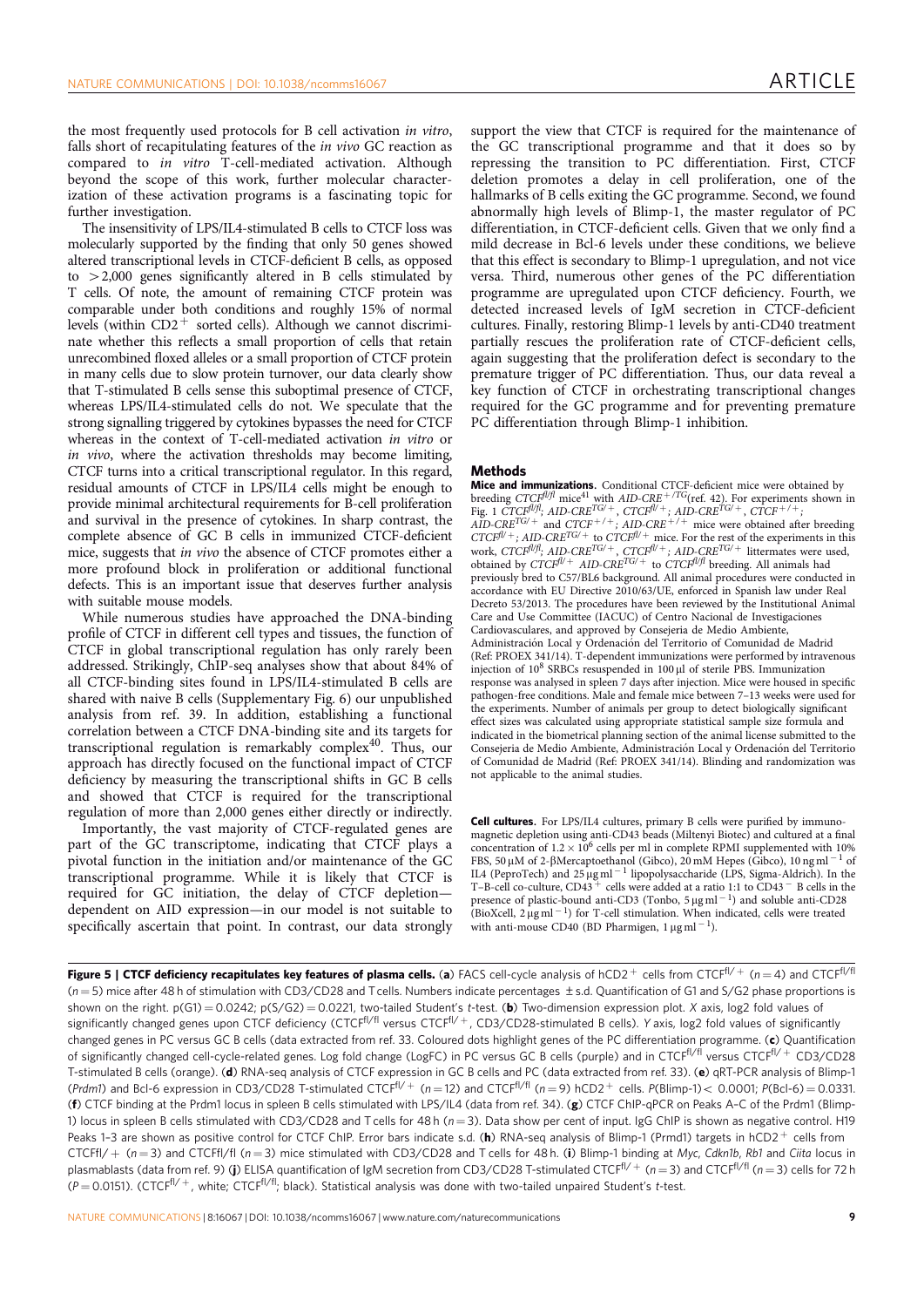

Figure 6 | CD40 signalling rescues Blimp-1 expression levels and cell proliferation in CTCF-deficient cells. CTCF<sup>fl/+</sup> (n = 4) and CTCF<sup>fl/fl</sup> (n = 5) splenic B cells stimulated with CD3/CD28 T cells were treated with anti-CD40 antibody (+anti-CD40), and compared to cells left untreated ( – anti-CD40). (a) Representation of the experimental approach. (b) Analysis of Blimp-1 (Prdm1) mRNA by qRT-PCR in hCD2+ CTCF<sup>fl/+</sup> or CTCF<sup>fl/fl</sup> cells after 48 h without or with anti-CD40 treatment. \*\*\*P=0.0001, \*P=0.0159. (c) Histograms show the percentage of B220  $^+$  B cells in CTCFfl/ + and CTCFfl/fl B-T CD3/CD28 co-cultures after 48 h of anti-CD40 treatment. Lower bar graph shows quantification of B220 proportion at 24 and 48 h after CD40 treatment. \*\*P = 0.0063, \*P = 0.023. (d) Histograms show the percentage of cycling (S + G2/M) cells in CTCF<sup>fl/+</sup> and CTCF<sup>fl/fl</sup> B-T CD3/CD28 co-cultures after 48 h of anti-CD40 treatment. Lower bar graph shows quantification of cycling cells at 24 and 48 h after CD40 treatment. \*\*P = 0.0083,  $*P = 0.0126$ . Mean values  $\pm$  s.d. are shown. Statistical analysis was done with two-tailed unpaired Student's t-test.

Flow cytometry. Single-cell suspensions were obtained from spleen after erythrocyte lysis, and stained with fluorophore-conjugated anti-mouse or human antibodies (BD Pharmigen or Invitrogen) to detect B220 (RA3-6B2, 1/200), Fas (Jo2, 1/400), GL7 (1/200), hCD2 (S5.5, 1/200), immunoglobulin A (IgA) (1/200), immunoglobulin G1 (IgG1, A85-1, 1/400), CD19 (ID3, 1/400), CD25 (1/100) immunoglobulin M (IgM) (1/200), immunoglobulin D (IgD, 11-26, 1/200), CD21 (7G6, 1/200), CD23 (B3B4, 1/200) and CD93 (AA4.1, 1/200). Cell-cycle analysis was performed with Hoechst33342 staining of alive B cells for 60 min. Samples were acquired on LSRFortessa or FACSCanto instruments (BD Biosciences) and analysed with FlowJo software. For preparative flow cytometry FACSAria (BD Biosciences) or SY3200 (Sony) sorters were used.

**RNA sequencing.** For RNA-seq analysis hCD2<sup>+</sup> B cells were sorted from pooled CTCF<sup>fl/fl</sup> or CTCF<sup>fl/+</sup> cultures after 48 h stimulation of CD3/CD28 or LPS/IL4 cultures (2–3 mice per sample) and RNA was isolated using the Qiagen RNeasy kit (Cat 74104). RNA from sorted Peyer's patch CD19  $^+$  Fas  $^+$  GL7  $^+$  cells and  $CD19$   $^+$  Fas-GL7- cells were used as GC and resting B-cell controls, respectively. For RNA-seq library preparation, 500 ng of total RNA were processed using the TruSeq RNA sample preparation kit v2 (Illumina RS-122-2001) following manufacturer's instructions. In brief, poly A + RNA was purified using poly-T<br>oligo-attached magnetic beads with two rounds of purification followed by fragmentation and first and second cDNA strand synthesis. Next, cDNA 3' ends were adenylated and the adaptors were ligated followed by PCR library amplification. Finally, the size of the libraries was checked using the Agilent 2100 Bioanalyzer DNA 1000 chip and their concentration was determined using the Qubit fluorometer (Life Technologies). Libraries were sequenced on a HiSeq2500

(Illumina) to generate  $60 \times$  single reads. FastQ files for each sample were obtained using CASAVA v1.8 software (Illumina). RNA-seq experiments were performed in the Genomics Unit of the CNIC. Sequencing reads were<br>pre-processed with a pipeline that included FastQC<sup>43</sup> and Cutadapt<sup>44</sup> filtering and  $\frac{1}{1}$  trimming. The resulting reads were mapped using the mouse transcriptome (GRCm38, release 76; aug2014 archive) and quantified using RSEM v1.17 (ref. 45). Data were then processed with a differential expression analysis pipeline that used Bioconductor package EdgeR (ref. 46) for normalization and differential expression testing. Pathway enrichment analysis was done with the Ingenuity Pathways Analysis software (Qiagen) and with GO enrichment analysis tool (Gene Ontology Consortium).

Immunofluorescence. Spleens were fixed with paraformaldehyde 4% for 2 h at room temperature, incubated in 30% sucrose overnight at 4 °C, embedded in Tissue Tek O.C.T. (Sakura Finetek) and frozen at  $-80^{\circ}$ C. Sections of 10  $\mu$ m thickness were prepared. The following antibodies were used: rat anti-B220 (Miltenyi, 1/100), chicken anti-rat Alexa Fluor 488 (Molecular Probes, 1/500), PNA-Alexa Fluor 647 (Life technologies, 1/100). Nuclei were counterstained with DAPI and slides were mounted with ProLong Gold (Life technologies). Images were acquired on a Leica SP5 confocal laser-scanning microscope.

**Immunoblotting.** hCD2<sup>+</sup> B cells sorted from LPS/IL4 or CD3/CD28 cultures were incubated on ice for 20 min in RIPA lysis buffer in the presence of protease inhibitors (Roche) and lysates were cleared by centrifugation. Total protein was size-fractionated on SDS-PAGE 8% acrylamide–bisacrylamide gels and transferred to Protan nitrocellulose membrane (Whatman) in transfer buffer (0.19M glycine,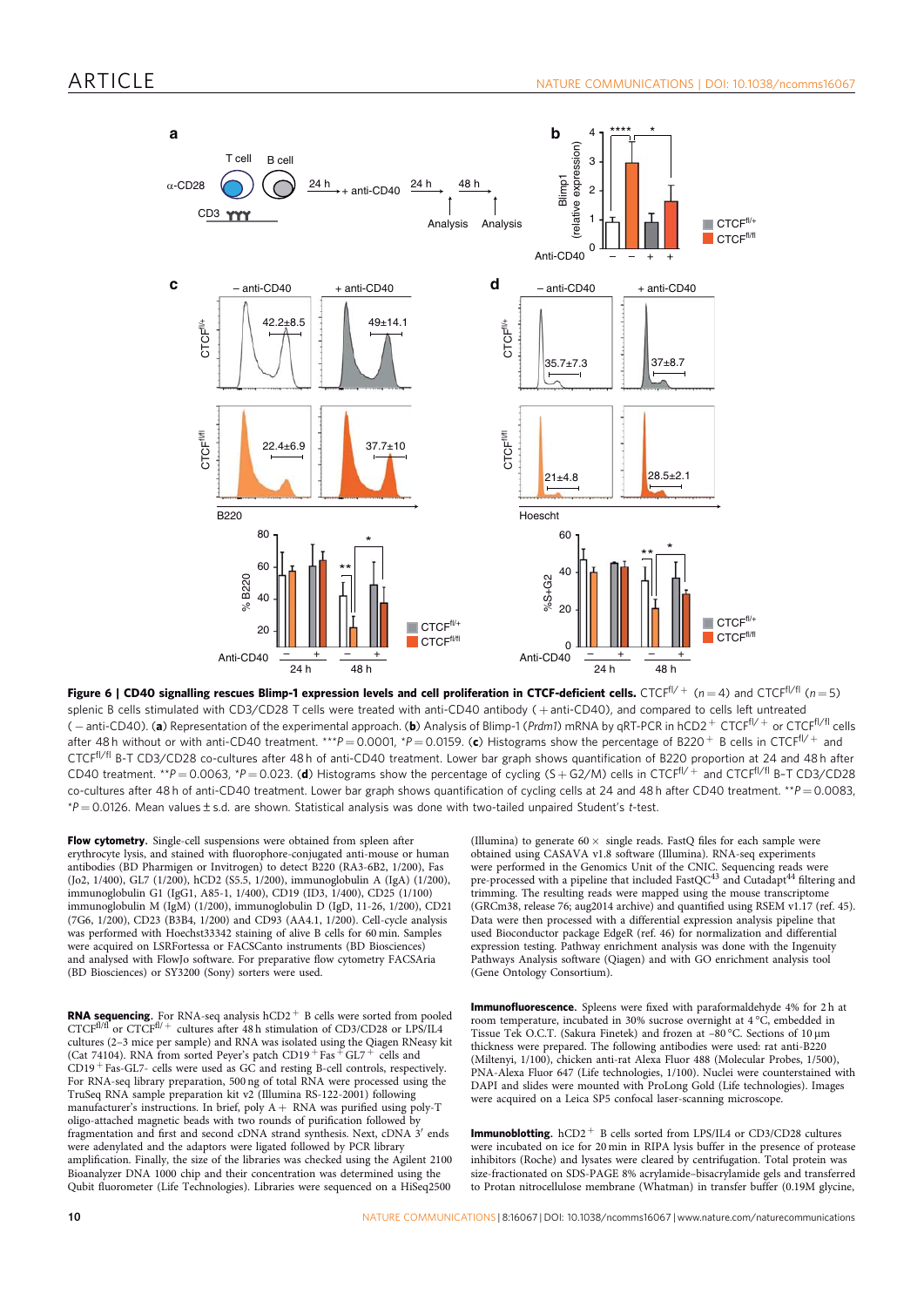25 mM Tris base and 0.01% SDS) containing 20% methanol (90 min at 0.4A). Membranes were probed with anti-mouse-CTCF (1/2,500, Bethyl laboratories) and anti-mouse-tubulin (1/5,000, Sigma-Aldrich). Then, membranes were incubated with HRP-conjugated anti-rabbit (1/10,000, DAKO) and anti-mouse (1/10,000, DAKO) antibodies, respectively, and developed with Amesham ECL Western Blotting Detection Reagent (GE Healthcare Life Sciences). Quantification of band intensities was performed with ImageJ software.

**qPCR.** RNA was extracted from hCD2  $+$  B cells from CTCF<sup>fl/fl</sup> or CTCF<sup>fl/+</sup> mice after 48 h of stimulation with LPS/IL4 or CD3/CD28 and T cells using the Qiagen RNeasy kit and treated with DNAse. cDNA was synthesized using random hexamers (Roche) and SuperScript II reverse transcriptase. cDNA was quantified by SYBR green assay (Applied Biosystems) and normalized to GAPDH expression in triplicates. The following primers were used: mouse-GAPDH (forward) 5′-TGA AGC AGG CAT CTG AGG G-3', (reverse) 5'-CGA AGG TGG AAG AGT GGG AG-3'; mouse-PRDM1 (forward) 5'-GCA AAG AGG TTA TTG GCG T-3', (reverse) 5'-TGT AGA CTT CAC CGA TGA GG-3'; mouse-Bcl-6 (forward) 5'-ATG TAC CTG CAG ATG GAG CAT G-3'; mouse-Bcl-6 (reverse) 5'- ATC AGC ATC CGG CTG TTC A-3'; mouse-CTCF (forward) 5'- CAC CTG GGT CCT AAC AGA ACA GA-3'; mouse-CTCF (reverse) 5'- AGT ATG AGA GCG AAT GTG TCG TTT-3'.

Genomic DNA was isolated from hCD2  $+ \,$  B cells from CTCFfl/fl or CTCFfl/  $+ \,$ mice after 48 h of stimulation with LPS/IL4 or CD3/CD28 and T cells. The following primers were used: CTCF deletion (forward) 5'- GGGCATCA-GATCTCATTAAGGA -3'; CTCF deletion (reverse) 5'- ACTCCATCTCTAGC-CTCTCTATT-3'.

ChIP-qPCR. ChIP was performed according to the Diagenode protocol (iDeal ChIP-seq Kit for Transcription Factors C01010055). In brief, cells were crosslinked in 1% formaldehyde (Sigma) for 10 min at 37 °C and sonicated with three rounds of 25 cycles 30 s ON/30 s OFF using a Bioruptor (Diagenode). Sonicated chromatin was incubated overnight at 4 °C either with anti-CTCF antibody (Diagenode) or an IgG control. DNA was quantified by qPCR using SYBR green (Applied Biosystems) in triplicates. The following primers were used: Prdm1-PeakA (forward) 5′-GGGGTTGTAGGTCCACCTGT-3′; Prdm1-PeakA (reverse) 5'- CTGGCACAAGAGCAAGCTAA -3'; Prdm1-PeakB (forward) 5′- ACTGGAGGGCCGAGTGTC -3′; Prdm1-PeakB (reverse) 5′- GGGAGGGG-GAAGAGTAGTCA -3'; Prdm1-PeakC (forward) 5'- GACACCAAGAGGGA-CCAGAG-3'; Prdm1-PeakC (reverse) 5'-AACTTCCCCGAAGGCTAGAG -3'; H19-Peak1 (forward) 5′- GTCACTCAGGCATAGCATTC-3′; H19-Peak1 (reverse) 5'- GTCTGCCGAGCAATATGTAG-3'; H19-Peak2 (forward) 5'-CAGTTGTGT-TTCTGGAGGG -3'; H19-Peak2 (reverse) 5'-TAGGAGTATGCTGCCACC -3'; H19-Peak3 (forward) 5′-TCTTTAGGTTTGGCGCAATCGA -3′; H19-Peak3 (reverse) 50 - GACGTCTGCTGAATCAGTTGTG-30 .

ELISA. Total IgM levels in supernatant cultures were measured using a Mouse ELISA Quantification Set (Bethyl Laboratories) according to manufacturer's instructions. In brief, supernatant from CTCFfl/fl and CTCFfl/ <sup>þ</sup> cultured in presence of T cells (CD3/CD28 T-stimulated cells) was collected after 72 h of stimulation. ELISA plates were coated with goat anti-mouse IgM (1/100, Bethy) and total IgM in supernatants was detected with HRP anti-mouse IgM (1/150,000, Bethyl). Optical densities were determined at 405 nm with a Benchmark Plus Microplate Reader (Bio-Rad). Absorbance from culture medium (culture medium without cells was used as negative control) was subtracted and concentrations were calculated by the interpolation of calibration curves.

Statistics. Statistical analyses were performed with GraphPad Prism (version 6.01 for Windows, GraphPad Software, San Diego, CA, USA) using two-tailed Student's t-test for all parameters conforming to normal distributions (according to Shapiro–Wilk normality test). Variance similarity was assessed with F test.  $\chi^2$  test was used for Venn diagram statistis.  $P \le 0.05$  was considered statistically significant. Error bars in figures represent s.d.

Data availability. The RNA-seq data in this study have been deposited in the National Center for Biotechnology Information (NCBI) Gene Expression Omnibus (GEO) under accession codes GSE98086 and GSE98507.

### References

- 1. Victora, G. D. & Nussenzweig, M. C. Germinal centers. Annu. Rev. Immunol. 30, 429–457 (2012).
- 2. Mesin, L., Ersching, J. & Victora, G. D. Germinal center B cell dynamics. Immunity 45, 471–482 (2016).
- 3. Di Noia, J. M. & Neuberger, M. S. Molecular mechanisms of antibody somatic hypermutation. Annu. Rev. Biochem. 76, 1-22 (2007).
- Bunting, K. L. et al. Multi-tiered reorganization of the genome during B cell affinity maturation anchored by a germinal center-specific locus control region. Immunity 45, 497–512 (2016).
- 5. Nutt, S. L., Hodgkin, P. D., Tarlinton, D. M. & Corcoran, L. M. The generation of antibody-secreting plasma cells. Nat. Rev. Immunol. 15, 160–171 (2015).
- 6. Basso, K. & Dalla-Favera, R. BCL6: master regulator of the germinal center reaction and key oncogene in B cell lymphomagenesis. Adv. Immunol. 105, 193–210 (2010).
- 7. Shapiro-Shelef, M. et al. Blimp-1 is required for the formation of immunoglobulin secreting plasma cells and pre-plasma memory B cells. Immunity 19, 607–620 (2003).
- 8. Shaffer, A. L. et al. Blimp-1 orchestrates plasma cell differentiation by extinguishing the mature B cell gene expression program. Immunity 17, 51-62 (2002).
- Minnich, M. et al. Multifunctional role of the transcription factor Blimp-1 in coordinating plasma cell differentiation. Nat. Immunol. 17, 331-343 (2016).
- 10. Tellier, J. et al. Blimp-1 controls plasma cell function through the regulation of immunoglobulin secretion and the unfolded protein response. Nat. Immunol. 17, 323–330 (2016).
- 11. Shaffer, A. L. et al. BCL-6 represses genes that function in lymphocyte differentiation, inflammation, and cell cycle control. Immunity 13, 199–212 (2000).
- 12. Tunyaplin, C. et al. Direct repression of prdm1 by Bcl-6 inhibits plasmacytic differentiation. J. Immunol. 173, 1158–1165 (2004).
- 13. Lobanenkov, V. V. et al. A novel sequence-specific DNA binding protein which interacts with three regularly spaced direct repeats of the CCCTC-motif in the 5'-flanking sequence of the chicken c-myc gene. Oncogene 5, 1743–1753 (1990).
- 14. Filippova, G. N. et al. An exceptionally conserved transcriptional repressor, CTCF, employs different combinations of zinc fingers to bind diverged promoter sequences of avian and mammalian c-myc oncogenes. Mol. Cell. Biol. 16, 2802–2813 (1996).
- 15. Klenova, E. M. et al. CTCF, a conserved nuclear factor required for optimal transcriptional activity of the chicken c-myc gene, is an 11-Zn-finger protein differentially expressed in multiple forms. Mol. Cell. Biol. 13, 7612-7624 (1993).
- 16. Sanyal, A., Lajoie, B. R., Jain, G. & Dekker, J. The long-range interaction landscape of gene promoters. Nature 489, 109–113 (2012).
- 17. Zuin, J. et al. Cohesin and CTCF differentially affect chromatin architecture and gene expression in human cells. Proc. Natl Acad. Sci. USA 111, 996–1001  $(2014)$ .
- 18. Tang, Z. et al. CTCF-mediated human 3D genome architecture reveals chromatin topology for transcription. Cell 163, 1611–1627 (2015).
- 19. Ji, X. et al. 3D chromosome regulatory landscape of human pluripotent cells. Cell Stem Cell 18, 262–275 (2016).
- 20. Ong, C. T. & Corces, V. G. CTCF: an architectural protein bridging genome topology and function. Nat. Rev. Genet. 15, 234–246 (2014).
- 21. Garrett, F. E. et al. Chromatin architecture near a potential 3' end of the igh locus involves modular regulation of histone modifications during B-cell development and in vivo occupancy at CTCF sites. Mol. Cell. Biol. 25, 1511–1525 (2005).
- 22. Degner, S. C. et al. CCCTC-binding factor (CTCF) and cohesin influence the genomic architecture of the Igh locus and antisense transcription in pro-B cells. Proc. Natl Acad. Sci. USA 108, 9566–9571 (2011).
- 23. Guo, C. et al. CTCF-binding elements mediate control of V(D)J recombination. Nature 477, 424–430 (2011).
- 24. Ju, Z., Chatterjee, S. & Birshtein, B. K. Interaction between the immunoglobulin heavy chain 3' regulatory region and the IgH transcription unit during B cell differentiation. Mol. Immunol. 49, 297–303 (2011).
- 25. Volpi, S. A. et al. Germline deletion of Igh 3' regulatory region elements hs 5, 6, 7 (hs5-7) affects B cell-specific regulation, rearrangement, and insulation of the Igh locus. J. Immunol. 188, 2556–2566 (2012).
- 26. Medvedovic, J. et al. Flexible long-range loops in the VH gene region of the Igh locus facilitate the generation of a diverse antibody repertoire. Immunity 39, 229–244 (2013).
- 27. Lin, S. G., Guo, C., Su, A., Zhang, Y. & Alt, F. W. CTCF-binding elements 1 and 2 in the Igh intergenic control region cooperatively regulate V(D)J recombination. Proc. Natl Acad. Sci. USA 112, 1815–1820 (2015).
- 28. Ribeiro de Almeida, C. et al. The DNA-binding protein CTCF limits proximal Vkappa recombination and restricts kappa enhancer interactions to the immunoglobulin kappa light chain locus. Immunity 35, 501–513 (2011).
- 29. Ribeiro de Almeida, C., Stadhouders, R., Thongjuea, S., Soler, E. & Hendriks, R. W. DNA-binding factor CTCF and long-range gene interactions in V(D)J recombination and oncogene activation. Blood 119, 6209–6218 (2012).
- 30. Klaus, S. J. et al. Costimulation through CD28 enhances T cell-dependent B cell activation via CD40-CD40L interaction. J. Immunol. 152, 5643–5652 (1994).
- 31. Johnson-Leger, C., Christensen, J. & Klaus, G. G. CD28 co-stimulation stabilizes the expression of the CD40 ligand on T cells. Int. Immunol. 10, 1083–1091 (1998).
- 32. Klaus, G. G., Holman, M., Johnson-Leger, C., Christenson, J. R. & Kehry, M. R. Interaction of B cells with activated T cells reduces the threshold for CD40-mediated B cell activation. Int. Immunol. 11, 71–79 (1999).

NATURE COMMUNICATIONS | 8:16067 | DOI: 10.1038/ncomms16067 | www.nature.com/naturecommunications 11